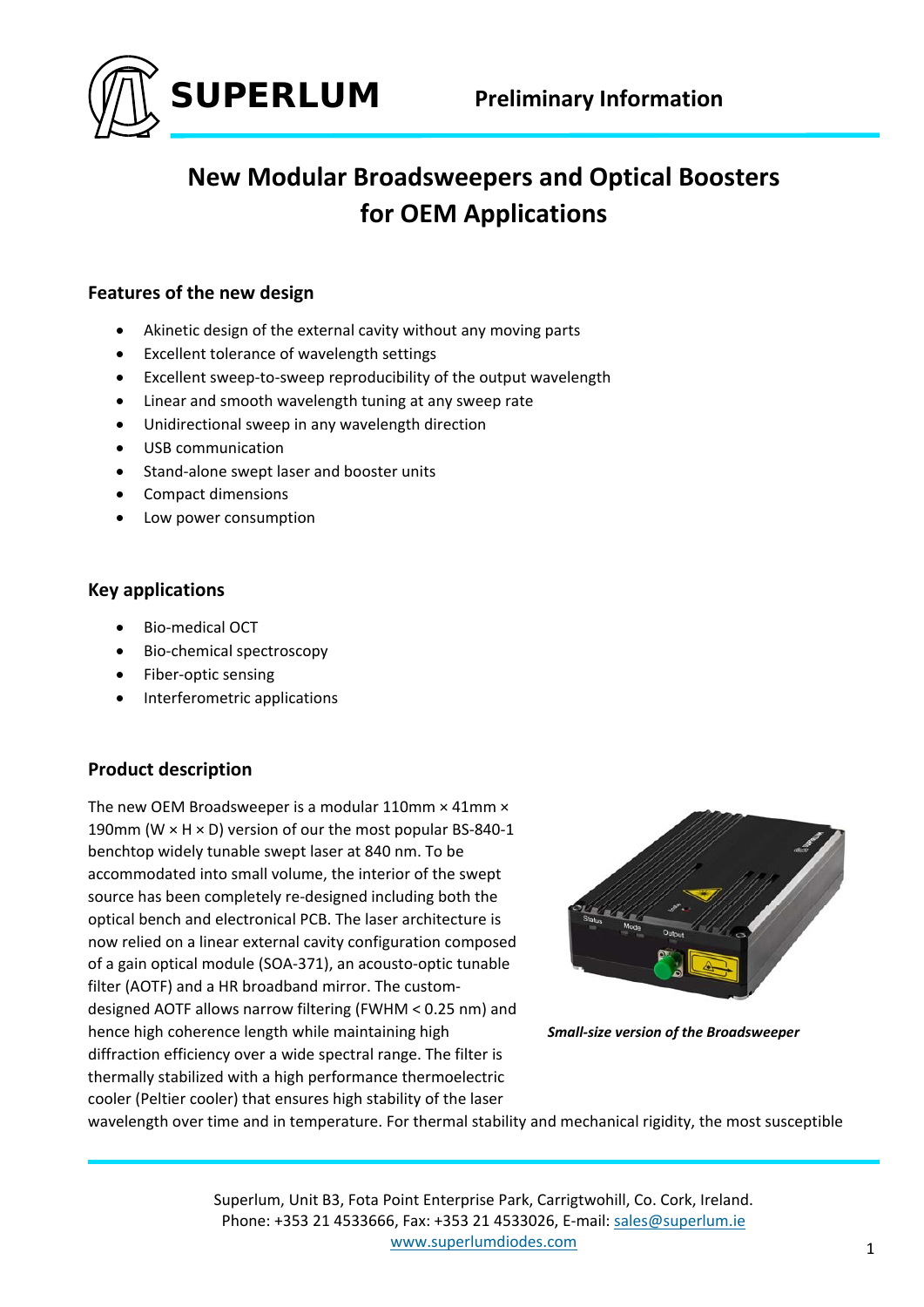

components of the external cavity are mounted onto a stainless‐steel optical bench. All elements of the laser configuration have been spectrally matched to provide optimum operation.

The output of the laser is provided through the front‐vertical‐side socket compatible with FC‐APC fiber connectors. Special technique of the laser assembling and the use of PANDA PM 850 fiber make it possible to guarantee high polarization extinction ratio (PER) of laser emission (>18 dB) and its stability to temperature variations. Temperature stabilization of the acousto‐optic cell, electronical control of the AOTF performance and the total absence of any moving parts in the laser resonator make possible to ensure:

- high absolute accuracy of the output wavelength
- high sweep‐to‐sweep reproducibility of the output wavelength
- high linearity of the instantaneous wavelength‐vs‐time dependence in sweep operation
- the absence of the need to use special techniques for instantaneous wavelength monitoring in time during sweep operation

The laser is capable of tuning the wavelength between 805 and 875 nm with output power of 3 mW at any sweep speed between 1 nm/s and 10 000 nm/s. The width of the laser line does not exceed 0.05 nm throughout the full tuning range.

The laser supports USB connection to a PC for remote control. The most essential parameters of the device are accessible for monitoring and modification from a computer by using Superlum companion software supplied with the instrument. The laser has a TTL remote port on the back vertical side of the device which is used for synchronization needs.

OEM optical power booster is a great option for those wishing to increase the swept‐laser power. It elevates the power from 3 mW up to 20 mW. The device is offered as an additional stand‐alone unit. It features simple installation and reliable operation. The device has been constructed as plug‐ and‐play unit that is completely pre‐set at the factory and



*Optical power booster for the Broadsweeper*

does not require any adjustments during operation. Physical dimensions of the booster housing are 110 mm  $\times$ 31 mm  $\times$  190 mm (W  $\times$  H  $\times$  D). Since the footprints of both devices are the same, stackable installation of the devices is allowed provided that sufficient ventilation for heat dissipation is implemented.

As our standard BS‐840‐1, the new one is capable of operating in three modes:

- Single‐wavelength (stationary) operation within the full tuning range.
- Continuous sweeping (free-running) at any sweep speed in a range of  $1 10000$  nm/s.
- External triggering of sweep operation.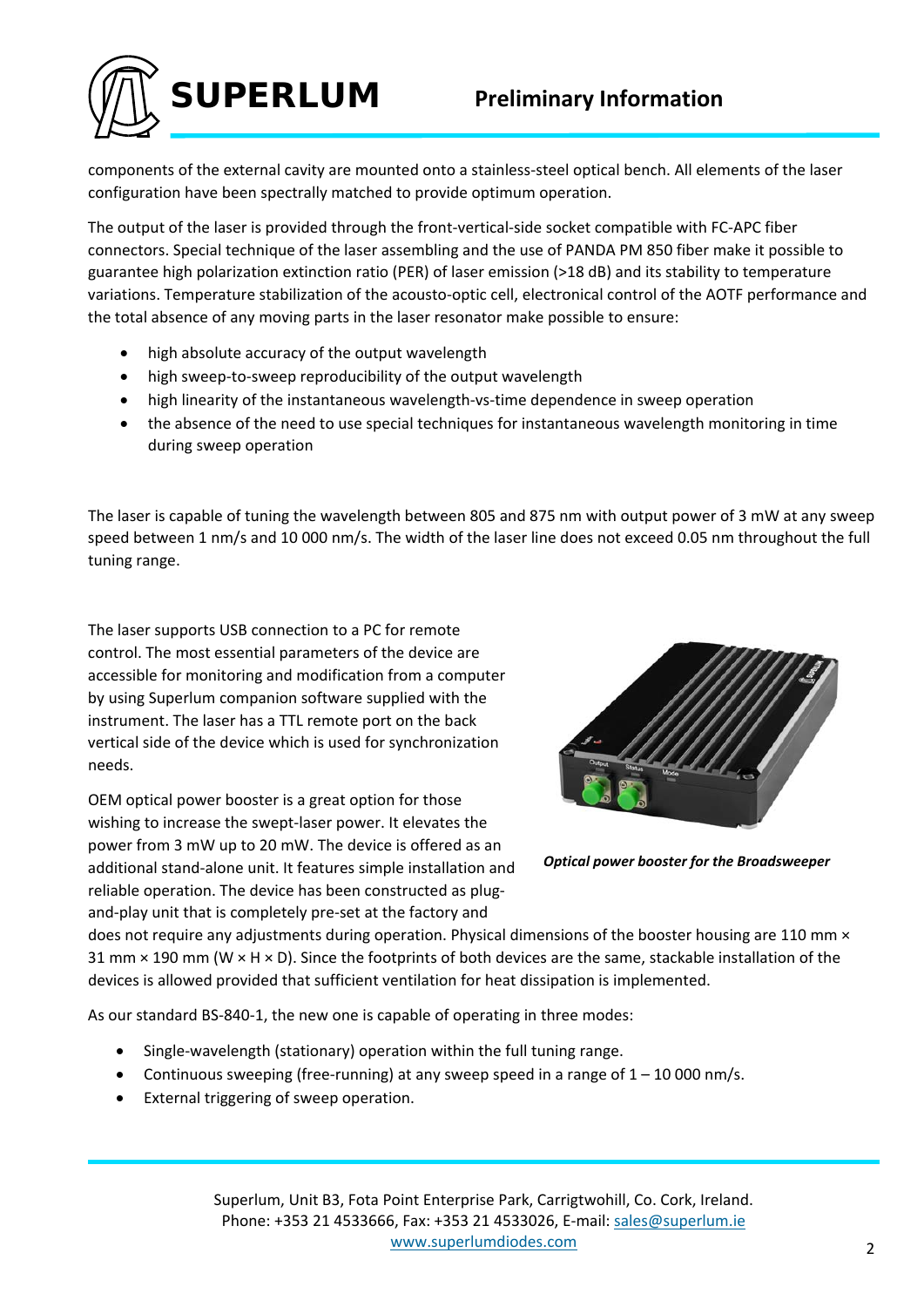# **Preliminary Information**

There are several unique features realized in the new model of the swept laser:

**SUPERLUM**

- The laser performs single sweeping initiated either by a command from a computer or by an external TTL signal applied to the TTL port.
- In the external sweeping mode, the laser is operated by a logical level of a TTL signal via the TTL port. So long as the level is high, the device continues free‐running spectral tuning. When the level goes low, the laser terminates tuning and waits the next high-level event to re-start free-running operation.

TTL‐compatible synchronization pulses generated by the laser in sweep operation are accessible via the TTL port at the back of the device. External pulses necessary for external triggering of the device are applied to this port as well.

Driving electronics ensures laser operation in constant power mode. A unique design of Superlum's electronics allows achieving a flat‐top shape of the tuning at any sweep speed (see the picture to the right). Any variations of the laser power at the top of the shape as well as drive current overshooting during power activation are eliminated. The pause time between two consecutive sweeps in continuous sweeping mode is adjustable in a range of 200 µs to 167 s. User‐set parameters are saved in a nonvolatile memory of the device.

Both devices (the swept laser and the booster) allow rigid fixing to metallic surfaces with four M4 screws.



*The laser continuously sweeps the wavelength between 805nm and 875nm. (The yellow trace is a repetitive tuning between two wavelengths. The blue trace shows synchronization pulses generated by the device.)*

#### **Improvements and modifications in the new design**

Several extensive modifications in the driving electronics and the laser cavity configuration were made with respect to the benchtop version in order to improve laser performance. They include:

- To simplify assembling and to reduce manufacturing time, the linear scheme of the external cavity of the laser has been implemented in the current design.
- Wavelength resolution performance has been improved to 0.01 nm.
- Minimal sweep speed has been reduced to 1 nm/s that yields a sweep time of 70 s for a 70 nm-tuning range.
- Slow‐speed sweep operation has been considerably improved. Now, wavelength extremes of the tuning range are precisely reached at any sweep speed below 10 nm/s.